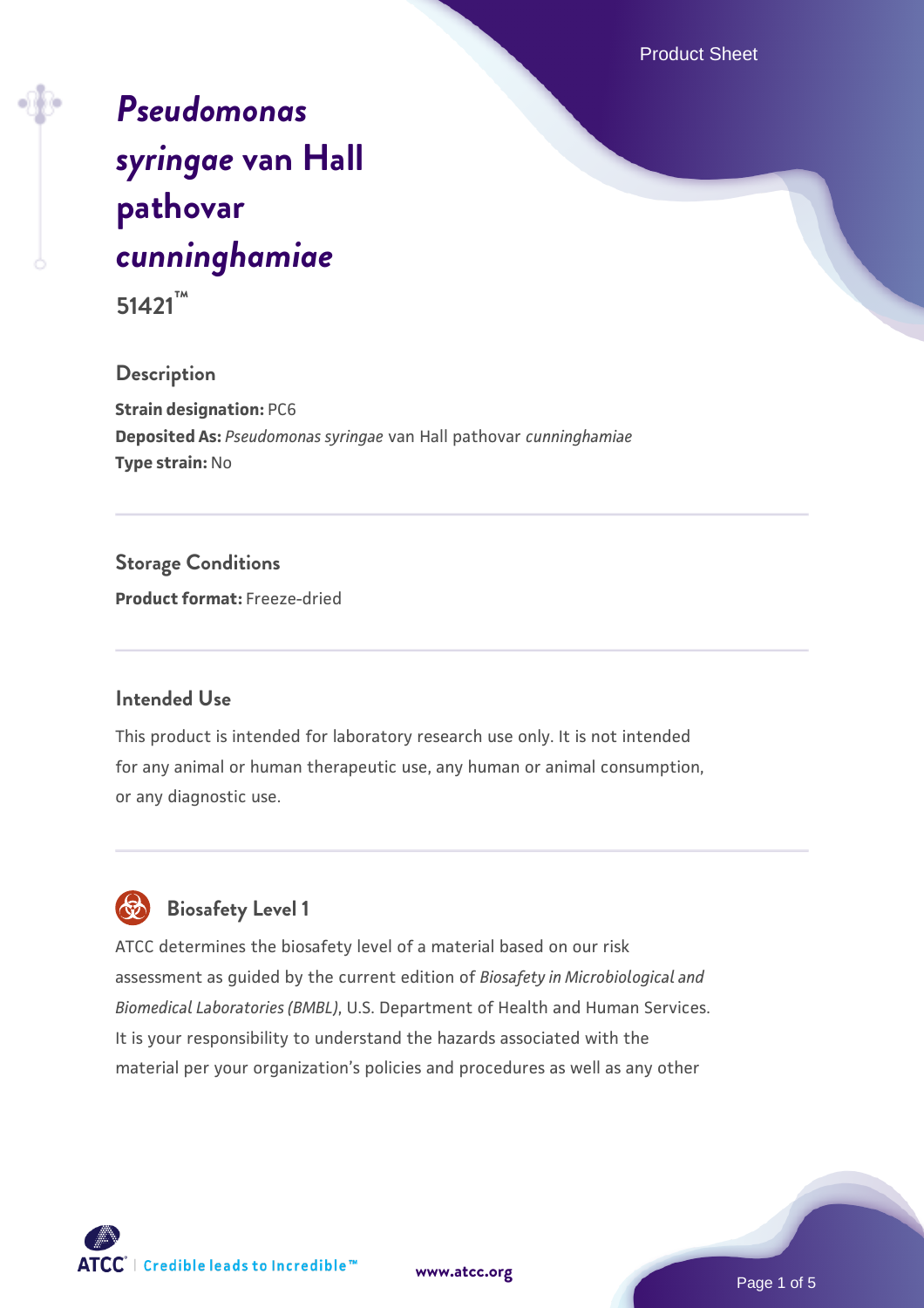applicable regulations as enforced by your local or national agencies.

ATCC highly recommends that appropriate personal protective equipment is always used when handling vials. For cultures that require storage in liquid nitrogen, it is important to note that some vials may leak when submersed in liquid nitrogen and will slowly fill with liquid nitrogen. Upon thawing, the conversion of the liquid nitrogen back to its gas phase may result in the vial exploding or blowing off its cap with dangerous force creating flying debris. Unless necessary, ATCC recommends that these cultures be stored in the vapor phase of liquid nitrogen rather than submersed in liquid nitrogen.

# **Certificate of Analysis**

For batch-specific test results, refer to the applicable certificate of analysis that can be found at www.atcc.org.

# **Growth Conditions**

**Medium:**  [ATCC Medium 18: Trypticase Soy Agar/Broth](https://www.atcc.org/-/media/product-assets/documents/microbial-media-formulations/1/8/atcc-medium-18.pdf?rev=832846e1425841f19fc70569848edae7) **Temperature:** 30°C

# **Material Citation**

If use of this material results in a scientific publication, please cite the material in the following manner: *Pseudomonas syringae* van Hall pathovar *cunninghamiae* (ATCC 51421)



**[www.atcc.org](http://www.atcc.org)**

Page 2 of 5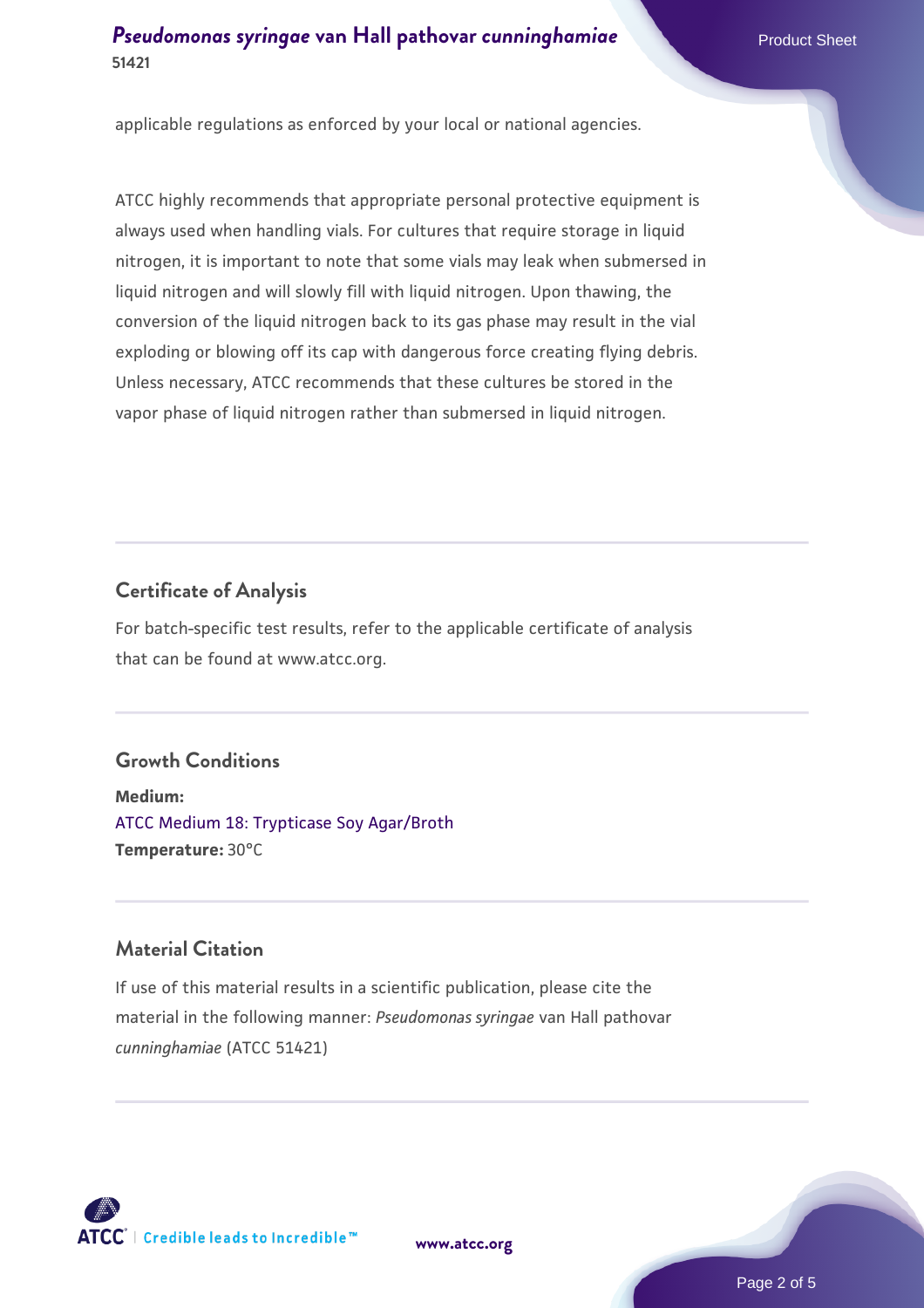#### **References**

References and other information relating to this material are available at www.atcc.org.

### **Warranty**

The product is provided 'AS IS' and the viability of ATCC® products is warranted for 30 days from the date of shipment, provided that the customer has stored and handled the product according to the information included on the product information sheet, website, and Certificate of Analysis. For living cultures, ATCC lists the media formulation and reagents that have been found to be effective for the product. While other unspecified media and reagents may also produce satisfactory results, a change in the ATCC and/or depositor-recommended protocols may affect the recovery, growth, and/or function of the product. If an alternative medium formulation or reagent is used, the ATCC warranty for viability is no longer valid. Except as expressly set forth herein, no other warranties of any kind are provided, express or implied, including, but not limited to, any implied warranties of merchantability, fitness for a particular purpose, manufacture according to cGMP standards, typicality, safety, accuracy, and/or noninfringement.

# **Disclaimers**

This product is intended for laboratory research use only. It is not intended for any animal or human therapeutic use, any human or animal consumption, or any diagnostic use. Any proposed commercial use is prohibited without a license from ATCC.

While ATCC uses reasonable efforts to include accurate and up-to-date information on this product sheet, ATCC makes no warranties or representations as to its accuracy. Citations from scientific literature and



**[www.atcc.org](http://www.atcc.org)**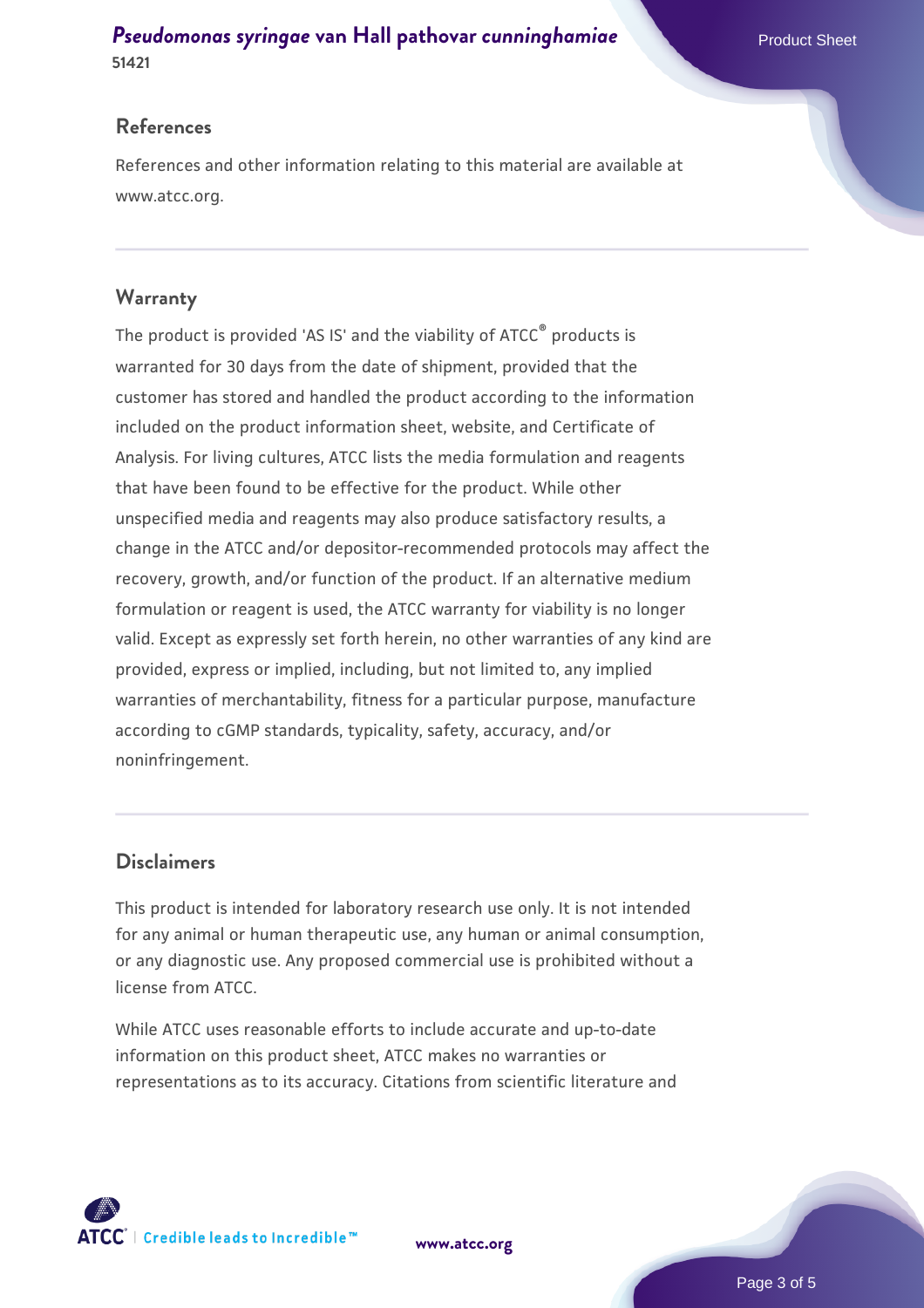patents are provided for informational purposes only. ATCC does not warrant that such information has been confirmed to be accurate or complete and the customer bears the sole responsibility of confirming the accuracy and completeness of any such information.

This product is sent on the condition that the customer is responsible for and assumes all risk and responsibility in connection with the receipt, handling, storage, disposal, and use of the ATCC product including without limitation taking all appropriate safety and handling precautions to minimize health or environmental risk. As a condition of receiving the material, the customer agrees that any activity undertaken with the ATCC product and any progeny or modifications will be conducted in compliance with all applicable laws, regulations, and guidelines. This product is provided 'AS IS' with no representations or warranties whatsoever except as expressly set forth herein and in no event shall ATCC, its parents, subsidiaries, directors, officers, agents, employees, assigns, successors, and affiliates be liable for indirect, special, incidental, or consequential damages of any kind in connection with or arising out of the customer's use of the product. While reasonable effort is made to ensure authenticity and reliability of materials on deposit, ATCC is not liable for damages arising from the misidentification or misrepresentation of such materials.

Please see the material transfer agreement (MTA) for further details regarding the use of this product. The MTA is available at www.atcc.org.

# **Copyright and Trademark Information**

© ATCC 2021. All rights reserved. ATCC is a registered trademark of the American Type Culture Collection.

# **Revision**

This information on this document was last updated on 2021-05-19



**[www.atcc.org](http://www.atcc.org)**